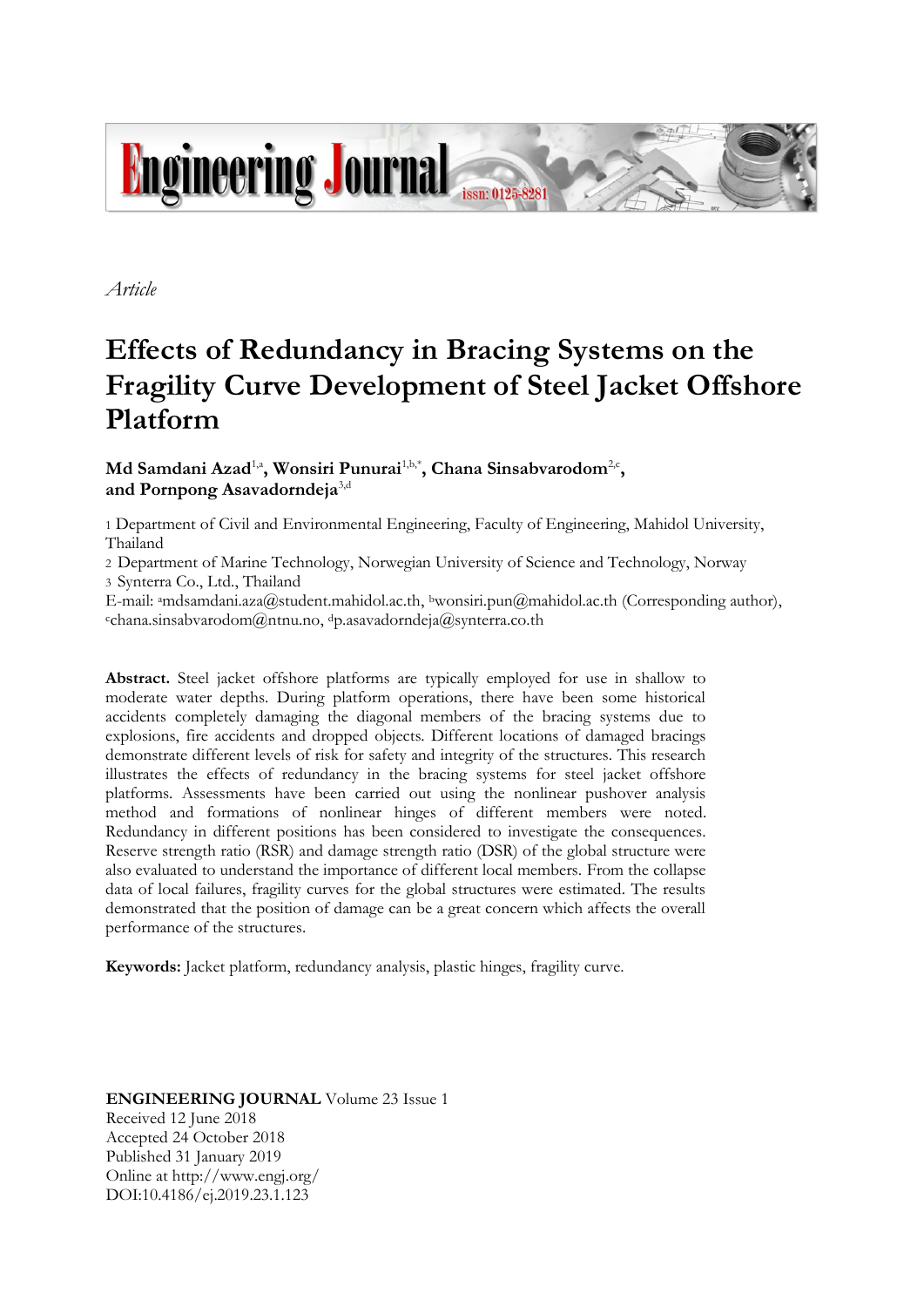#### **1. Introduction**

Offshore structures are employed for several different reasons especially in energy industries, such as for support structures of offshore wind turbines and petroleum exploration. Although there are noteworthy developments of renewable energy, demand for oil and gas all over the world is still high. Apart from onshore extraction, extrication of oil and gas in offshore areas is also becoming common to cope with the present demands. It has become a challenge for structural engineers to design safe and robust marine structures for the uncertain behaviors of such structures. Redundancy or complete damage of structural members are salient issues and an offshore structure could be disposed due to collapse. Redundancy can be defined as the creating of an alternative load path due to some local damages in the structure [1]. The term redundancy is used when complete damage of any local member or some local members occurs. It is important to check whether the acting loads are being transferred to foundations if any local member is fully damaged or partially damaged. These types of damage often occur due to unforeseen events or accidental actions. The accidental actions include ship impacts, explosions or dropping of objects.

The assessments of offshore jacket platforms can be illustrated from the outcomes of nonlinear analyses, consideration of redundancy for different local elements, robustness and fragility curve fitting. Refachinho et al. [1] reported that robustness is a variable for different damage conditions and found that design codes should have more specific guidelines to quantify robustness. Reserve strength ratio and damage strength ratio were illustrated to discuss robustness and redundancy. Paliou et al. [2] developed a general method to evaluate the system reliability of structures and emphasized the reliability and redundancy of offshore structures. Awall et al. [3] found that the modal behavior of steel truss bridges is variable for different damaged chord conditions. The axial stresses of different members were tested considering intact conditions and different redundancy conditions to evaluate the performances and damage severity of the steel bridges. Some researchers focused on the nonlinear assessments of offshore platforms. Nguyen and Sinsabvarodom [4] showed that plastic hinges first formed in the diagonal bracings which are in-plane of applying loads. This implies that the first failure of the bracings occurred due to its compression. The offshore jacket platform was modeled as a space frame system and the support condition was fixed. Three different types of bracing systems (X-bracings, V-bracings and single bracings) were adopted to make a comparative study of the seismic performances among the models. The jacket was modeled in SAP2000 to develop the capacity curve through performing pushover analysis. The jacket platform with X-bracings demonstrates best performance while the single bracing is susceptible to highest damage levels. El-din and Kim [5] demonstrated that retrofitting with buckling-restrained braces provides enough strength and ductility as required by the API RP 2A. The effect of buckling restrained bracing (BRB) depends on the configuration of the bracing: the strength increased in the BRB-retrofitted jacket structures was found to be three times greater than the conventional structure with K-bracing, while it was only 41% in the structure with V-type bracing. According to the assessment criteria, it is required to satisfy the collapse prevention limit states of the structure under extreme earthquake conditions. Some researchers [6] considered nonlinear static analyses considering pile soil interaction to assess real fixed jacket platforms. Golafshani et al. [7] showed the legs of jacket behavior are force control behavior at first and second level, while its response is deformation controlled behavior at higher levels. The response from bracings exceeded the collapse prevention level at the fourth level while it just passed the life safety level at other levels of the jacket platform. Building codes can be used to develop numerical and applicable criteria for seismic assessments of jacket structures. Redundancy of a jacket platform was found at low levels, which leads to a significant occurrence to the structure. Failure of one member in a structure can provide immediate reduction of structural strength and then it may collapse without warning. The assessments of offshore structures are generally done considering the wind and wave loads as there are no established procedures to perform seismic analyses. There are international standards for assessments of offshore structures, comprising ISO19900 [8], ISO19902 [9], API RP2A-WSD [10] etc. Presently, API is developing standards for offshore structures subjected to hurricanes, earthquakes and storm loadings. Global criteria for seismic assessments of jacket platforms are presented in the API standard, but there are no numerical or specific criteria in order to assess the structures. Return periods for collapse prevention in API RP 2A [11] and FEMA [12] are 1000 and 2500 years respectively. The return period of API should be reviewed because it was observed that the expected mean life time of the jacket is greater than design life. The approaches and methodologies for building standards can be used in appropriate and efficient ways for seismic assessments of jacket platform structures if the standards are reviewed properly and modified following the design criteria of offshore structures. The fragility curve is a convenient way to express the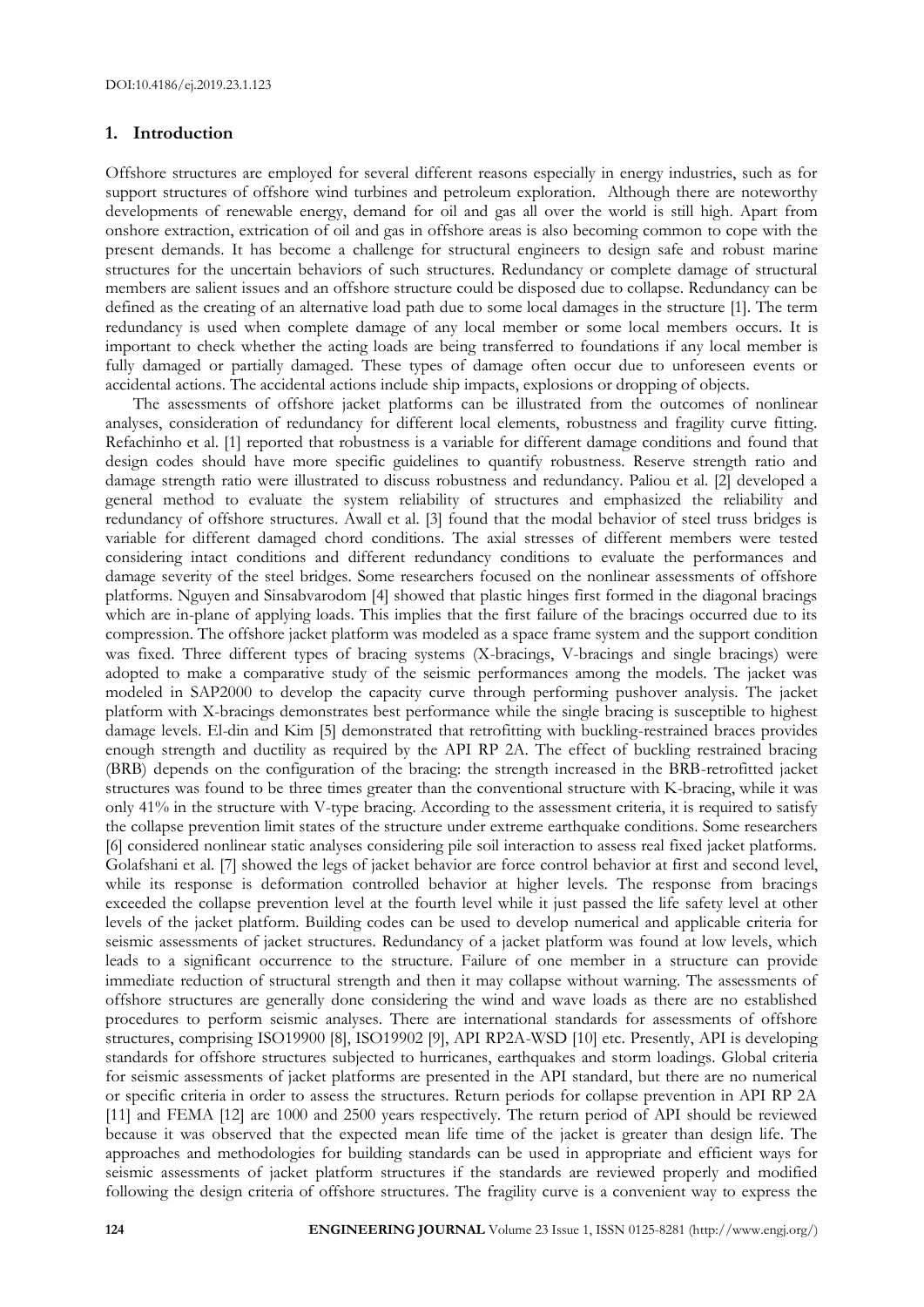structural performance substantially with respect to the intensity measure of loads. A fragility curve [13] is generated by lognormal distribution of failure data points from pushover analysis. Fragility curves can also be developed using the outcome of incremental dynamic analyses and multiple strip analyses [14, 15]. From the analysis, the probabilities of different damage states are calculated. After that the maximum likelihood method [16] or method of moments [17] is employed to estimate the fragility curves. The linear regression method [18] can also be used to estimate the fragility curve parameters i.e. mean and standard deviation. Zeinoddini et al. [19] conducted endurance wave analyses for developing the fragility curve of a fixed offshore platform. A probabilistic load model has been incorporated for the assessment.

The aim of this paper is to study the assessments of offshore jacket platforms for different redundant conditions in order to estimate fragility curves from pushover analyses results. This method provides efficient computational time in comparison with dynamic time history analyses. An approximation in estimating fragility curves has been reported in this study. The jacket platform has been adopted from Punurai et al. [20]. Pushover analyses are conducted for different redundant conditions to observe the force-displacement behavior following the procedure of El-din and Kim [5]. The local members are monitored at different damage states for corresponding base shear values and ultimate capacity of each models are evaluated. Reserve Strength Ratios (RSR) and Damage Strength Ratios (DSR) are estimated from design force and ultimate capacity in order to understand the importance of different damaged members. Force thresholds for different damage states are noted. The base shear values at the different damage state are found in local members. These values for each damage states are considered to evaluate the fragility curves for demonstration of structural performances.

## **2. Methodology**

### **2.1. Structural Model Descriptions**

The jacket platform used in this study has been designed for shallow water depth of approximately 65.53 meters [20]. The configuration of the steel jacket platform consists of a 4-legged structure with containing pile inside. The jacket platform has been modeled using 2 by 2 square grids. The overall dimensions are 8 m by 8 m at top elevation and 21.76 m by 21.76 m at the mud line. The total height is 83.21 meters. Two types of bracing are used: horizontal bracings and vertical bracings. The horizontal bracings are installed at each level parallel to the horizontal plane. The vertical bracings are provided as single bracings till the bottom level. At the bottom level, these are placed as K-bracings to impart more stiffness and to reduce buckling. The jacket support/foundation is modeled as fixed support conditions. The full scale model of the jacket is illustrated in Fig. 1(a). The jacket platform has been modeled in commercial software "SAP2000" as shown in Fig. 1(b) and the water depth and jacket height are included in Fig. 1(c).



Fig. 1. Offshore Platform: a) Full scale model; b) Modeled in Sap2000; c) Model including real dimensions.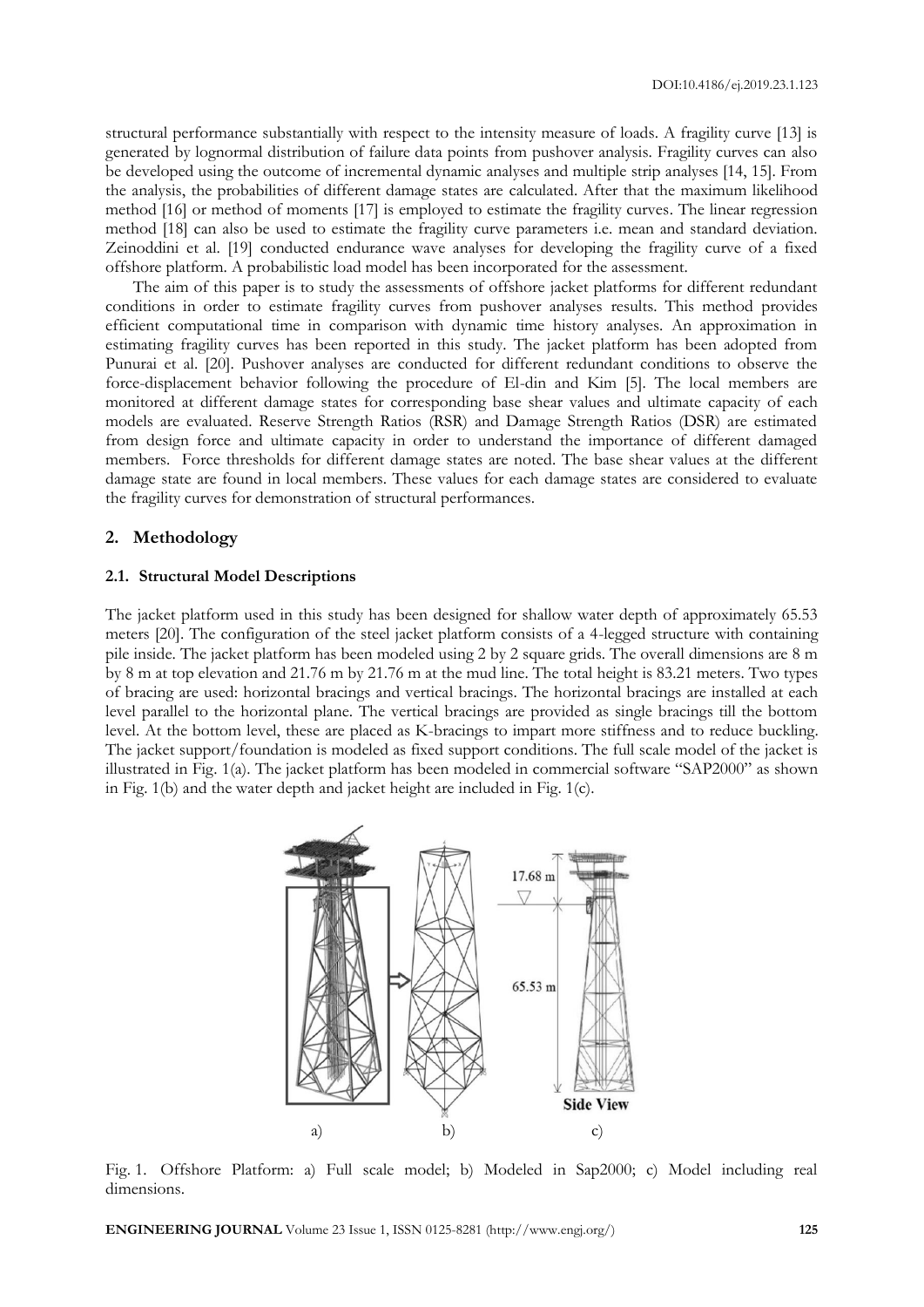#### **2.2. Pushover Analysis**

Pushover analyses have been conducted to determine the force-displacement relationships and the performance levels of the structural models. Pushover analysis is classified as two types, known as force control and displacement control. Force-controlled analyses are suggested as per API-2A WSD [9] for wave forces. Displacement control analyses are performed in this study to see the collapse of local members as well as global structural performance. Pushover analyses are performed using uniform acceleration of loads up to a certain level of displacements. An outline of a typical pushover curve [11, 21] is shown in the following Fig. 2 (a).





Figure 2(b) illustrates the pushover curve obtained from the analysis for the undamaged model. By applying Eq.(1) and (2), one can find the reserve strength ratio (RSR) using the ultimate capacity of the undamaged (intact) and damaged structure. As per API [9], there is a direct relationship between the ultimate capacity of structure and RSR. RSR can also be considered as safety factor as it is the ratio of ultimate capacity of force and design force. The RSR value can be calculated as follows:

$$
RSR(Intact) = \frac{\text{Ultimate capacity of structures (Intact)} }{\text{Design Environmental Loads}} \tag{1}
$$

$$
RSR(Damaged) = \frac{\text{Ultimate capacity of structures (Damaged)}}{\text{Design Environmental loads}}\tag{2}
$$

After calculating RSR, the damage strength ratio (DSR) is calculated as it is a measure of redundancy.

$$
DSR = \frac{RSR(Damaged)}{RSR(Intact)} = \frac{Safety Factor (Damaged)}{Safety Factor (Undamaged)}
$$
(3)

The formations of nonlinear hinges are checked and the locations are also noted. The damaged conditions are considered in terms of redundancy of the vertical bracings at each level. For each case, one member was considered completely damaged. The analyses are done considering the damaged condition of vertical bracings. The locations of damaged members at different levels are depicted in Fig. 3.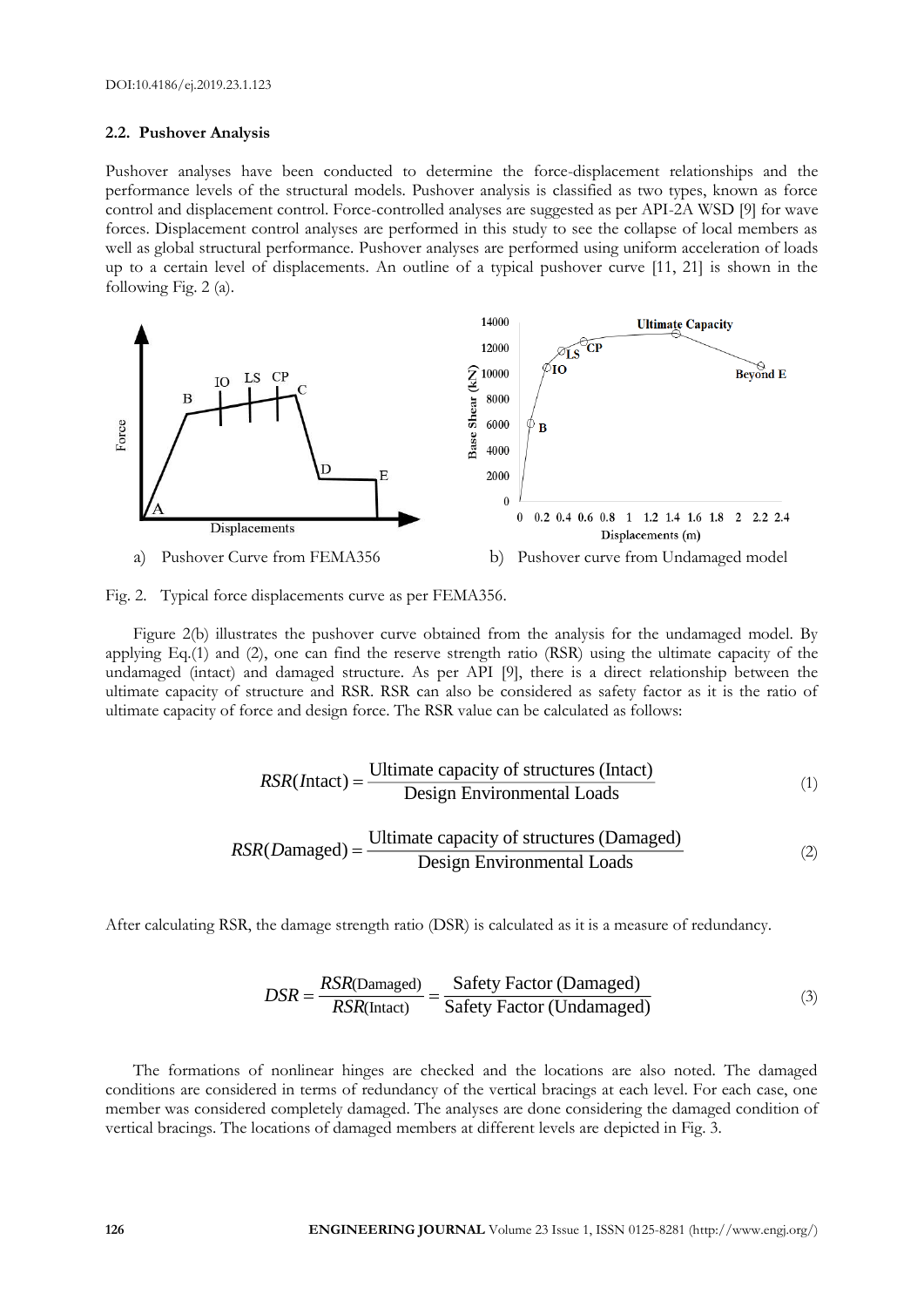

Fig. 3. Damage locations of local members in various positions of the Jacket.

There are 3 different redundancy conditions, consisting of D1, D2 and D3. The specifications of D1, D2 and D3 follow the different levels of the jacket platform. Different levels are classified from the top of the jacket towards the downwards to the seabed. The top level is considered as Level 1. The following level towards the seabed is contemplated as Level 2 and the next level along the depth of sea is Level 3. When a vertical bracing is completely damaged at Level 1, the specification of the model has been considered as D1. In the case of a damaged vertical bracing at Level 2 and Level 3, the models are specified as D2 and D3. The models with redundancy (complete damage of a single vertical bracing) under the different loading direction for pushover analysis are specified as:

- D1+x: D1 model and the pushover loading is along positive x-direction.
- D1-x: D1 model and the pushover loading is along negative x-direction.
- D2+x: D2 model and the pushover loading is along positive x-direction.
- D2-x: D2 model and the pushover loading is along negative x-direction.
- D3+x: D3 model and the pushover loading is along positive x-direction.
- D3-x: D3 model and the pushover loading is along negative x-direction.

### **2.3. Fragility Curve development**

The analytical fragility function has been developed to represent the base shear data, which is obtained from the nonlinear static analyses. Fragility functions are influenced by the number of data points from pushover analyses. The relationships between the base shear forces and top displacements of the jacket structures imply the levels of damage state. The specifications of damage states/nonlinear hinges are illustrated briefly in Table 1. The higher states of damages result in the reduction of local stiffness, which provides flatter slopes in pushover curves, due to the occurrence of nonlinear hinges at the local members or local connections. The data points are collected in such a way that there must be at least one member reaching a certain damage state. As shown in Table 1, the first data point is noted when at least one member crosses the elastic limit and this limit has been depicted as "B". The following damage states (IO, LS, CP and E) are determined in similar ways afterwards. The initiation of different damage states has already been reported in Figure 2(b). The fragility curve is developed under the lognormal cumulative distribution function, which has been widely using in engineering problems for environmental load design. The formulation of the lognormal probability density function (PDF) and cumulative density function (CDF) are given in equations 4 and 5, respectively.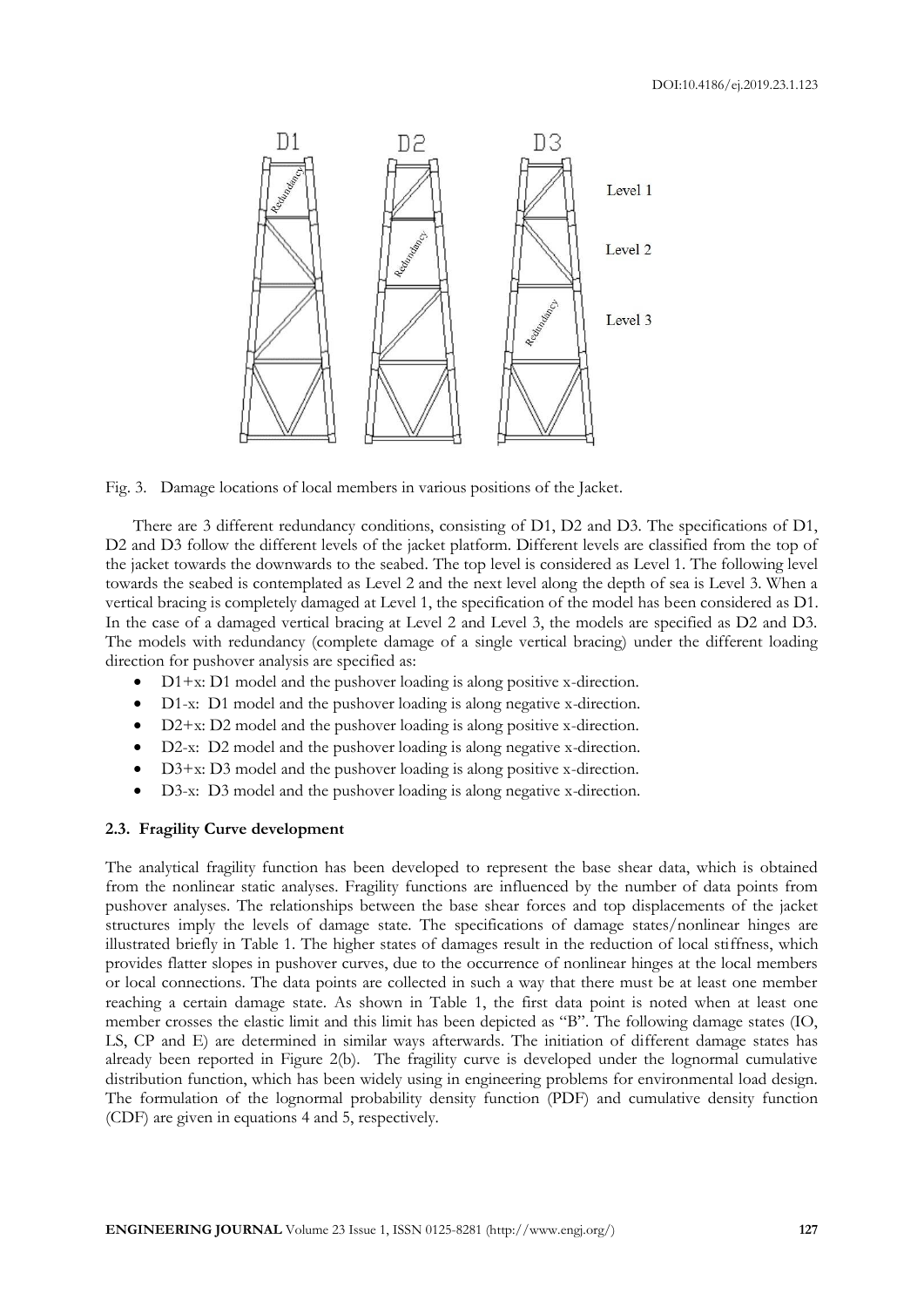(CDF)

$$
f(x) = \frac{1}{x \cdot \beta \cdot \sqrt{2\pi}} \exp{-\frac{\left(\ln(x/\theta)\right)^2}{2\beta^2}}
$$
(4)

$$
P[X \le x] = F_x(x) = \int_{-\infty}^{\infty} f(x) dx
$$
 (5)

$$
P[X \le x] = \Phi\left(\frac{\ln x - \ln \theta}{\beta}\right)
$$
 (6)

$$
P[IM = x] = \Phi\left(\frac{\ln(x/\theta)}{\beta}\right) \tag{7}
$$

Equation (4) depicts the probability density of event x. Here, event x is the base shear. From this equation, the probability of failure of any event can be evaluated. Equation (5) illustrates the summation of probability of failure for each events. The cumulative probability of failure can be obtained from this equation for different events. Here,  $\theta$  is the lognormal mean value and  $\ \beta$  is the standard deviation of ln(x). The equation of cumulative distribution can be written as Eq. (6) and (7) using a standard normal cumulative distribution function,  $\Phi(.)$ . Here  $P(IM = x)$  is the probability that base shear (event) with *IM=*x causes a different damage stage in the local members. IM is the intensity measure which can be the base shear, acting force, height of waves and spectral acceleration. In the study, base shear has been considered as IM.

Table. 1. Data-point collection from nonlinear hinges as shown in Fig. 2.

| Non-linear Hinge type/Damage | Data point  | Remarks                      |
|------------------------------|-------------|------------------------------|
| <b>States</b>                |             |                              |
| В                            | Datapoint-1 | When reaches nonlinear limit |
| Ю                            | Datapoint-2 | Immediate Occupancy          |
| LS                           | Datapoint-3 | Life Safety                  |
| CP                           | Datapoint-4 | Collapse prevention          |
|                              | Datapoint-5 | Dropping of Hinge            |

## **3. Result and Discussion**

The nonlinear behavior of steel jacket offshore structures can be investigated by using pushover analyses. Pushover curves for different models are delineated in Fig. 4 and the formations of nonlinear hinges for undamaged conditions are illustrated in Fig. 5. Moreover, first nonlinear hinge (Damage state) formations for all damaged models are illustrated in Fig. 6. It should be noted that the formation of nonlinear hinges/damage states in certain local members depend on the amplitude of forces at that level and the availability of local members which will face damage due to buckling at the same level of redundancy. The first damage will be observed in the vertical bracings which are already reported in Nguyen and Sinsabvarodom [4] and the same phenomena can be noticed in this research as shown in Fig. 6. The initiations of plastic hinges at different force levels are dependent on mode of failure of local members. The mode of failure is comprised of either compression (Buckling) or tension (Yielding). These facts are dependent on the horizontal direction (+x and -x) of loading. The initiation of damage due to yielding requires higher force amplitudes than that of buckling and it is explained briefly through the following Fig. 5. The amplitude of forces is higher at the higher levels i.e. it increases along the height in a triangular pattern. According to this, the amplitude of pushover loads are as follows: Level 1 > Level 2 > Level 3. According to Fig. 4, the linear behavior within state (B) implies the undamaged condition with the base shear around 6000 kN. The value of base shear in state "B" is higher for  $D1+x$  model because the first nonlinear hinge occurs in the local member at Level 2. According to the consideration of  $D1+x$ , one vertical bracing member is completely damaged at Level 1. The remaining vertical bracing at the same level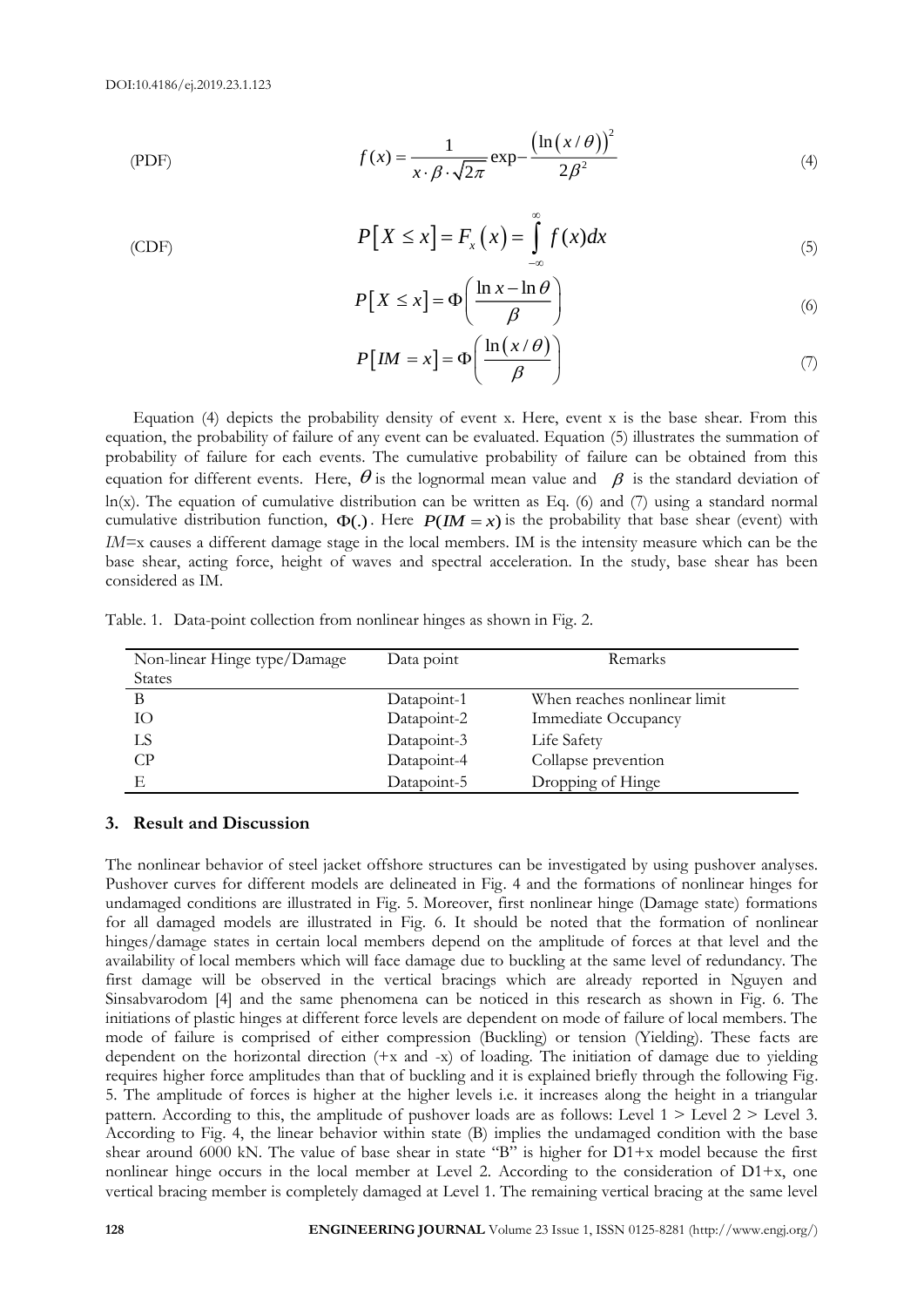is subjected to yielding due to the direction of loading. In such cases, higher amplitude of forces will initiate damage. Before reaching that force level, a vertical bracing at Level 2 faces the first damage state due to compression (Fig. 6). For other damaged models, the elastic force limits (B) are lower than for the undamaged condition. The elastic force limit (B), immediate occupancy (IO) and the following force levels (LS, CP, E) are lowest in model (D1-x) compared with all other models. The base shear for initial damage in the first plastic hinge in state (B) of model (D1-x) is approximately 50 percent in comparison with the undamaged model. Due to the reverse direction of loading, the remaining vertical bracing at Level 1 is subjected to compression which initiates the damage state due to buckling. Moreover, the intensity of force amplitudes are highest as discussed before. For this reason, the force amplitudes decrease radically for the D1-x model. The corresponding forces for other damage states (IO, LS and CP) are significantly lower (approximately 50%) considering the undamaged model. D1-x is found as the most severe condition among all models. The behavior of  $D2+x$  is similar to the D1-x model. The corresponding base shear values for different damage states of  $D2+x$  is slightly higher than  $D1-x$ , but still significantly lower than for the undamaged model. From Fig. 6, it can be observed that the first hinge (damage state) occurs at Level 2 and redundancy is also present in Level 2. That is why required force amplitudes are considerably lower in D2+x too. It shows better performance considering D1-x as the damage occurs at Level 2 where force amplitudes are lower than Level 1. The load capacity of D2-x is superior to the previous damaged specimen  $(D2+x)$ . From the same figure, it can be observed that the first damage occurs at Level 1 but that redundancy exists at Level 2. It means that the level shifts, because the remaining vertical bracing at Level 2 is subjected to yielding due to the direction of loading (-x). These two reasons are responsible for better performance of D2-x. The pushover curves of (D3+x) and (D3-x) models can be considered with better performance compared to D1 and D2 specimens, though less base shear capacity is found contrasting the undamaged condition in model 1. The corresponding base shear values for different damage states can be noted in Table 2. The reasons for different force thresholds of different damage states and different pushover curves are due to different directions of loading. This different direction of loading creates compression or yielding of local members. It depends on whether the member faces failure due to buckling or yielding and also on story levels which have already been discussed.



Fig. 4. Pushover curves for all models.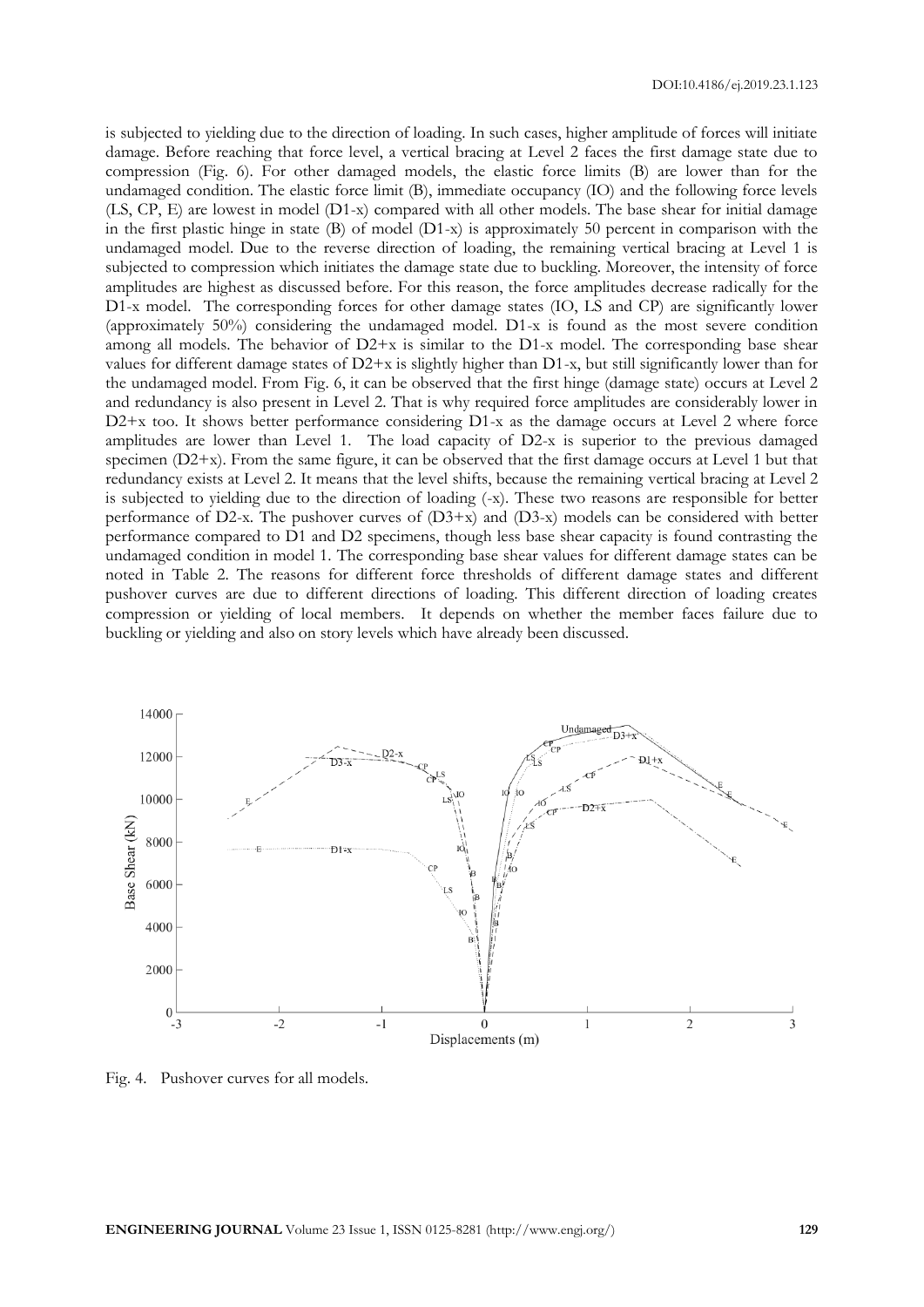

Fig. 5. Nonlinear hinges in undamaged model.



Fig. 6. Nonlinear hinges in damaged models.

Table. 2. Formation of the nonlinear hinges for different models.

|           | В       |       | IО       |       | LS       | CP    |          | Е     |          |       |
|-----------|---------|-------|----------|-------|----------|-------|----------|-------|----------|-------|
| Condition | Base    | Disp. | Base     | Disp. | Base     | Disp. | Base     | Disp. | Base     | Disp. |
|           | shear   | (m)   | shear    | (m)   | shear    | (m)   | shear    | (m)   | shear    | (m)   |
|           | (kN)    |       | (kN)     |       | (kN)     |       | (kN)     |       | (kN)     |       |
| Undamaged | 6249.85 | 0.096 | 10691.46 | 0.248 | 11958.96 | 0.41  | 12598.32 | 0.6   | 10503.12 | 2.23  |
| $D1 + x$  | 7356.09 | 0.216 | 9801.583 | 0.516 | 10471.05 | 0.75  | 11121.87 | 0.984 | 8816.82  | 2.90  |
| $D2 + x$  | 4172.62 | 0.087 | 6697.832 | 0.235 | 8702.14  | 0.4   | 9389.83  | 0.6   | 7160.93  | 2.41  |
| $D3 + x$  | 5955.26 | 0.12  | 10299.59 | 0.303 | 11689.08 | 0.47  | 12385.43 | 0.69  | 10220.32 | 2.36  |
| $D1 - x$  | 3541.82 | 0.1   | 4671.149 | 0.252 | 5728.76  | 0.4   | 6758.47  | 0.55  | 7667.46  | 1.07  |
| $D2 - x$  | 6529.90 | 0.136 | 10215.95 | 0.296 | 10954.62 | 0.47  | 11532.41 | 0.65  | 9618.76  | 2.33  |
| $D3 - x$  | 5458.92 | 0.1   | 7736.397 | 0.2   | 10662.17 | 0.32  | 11289.0  | 0.57  | Unstable |       |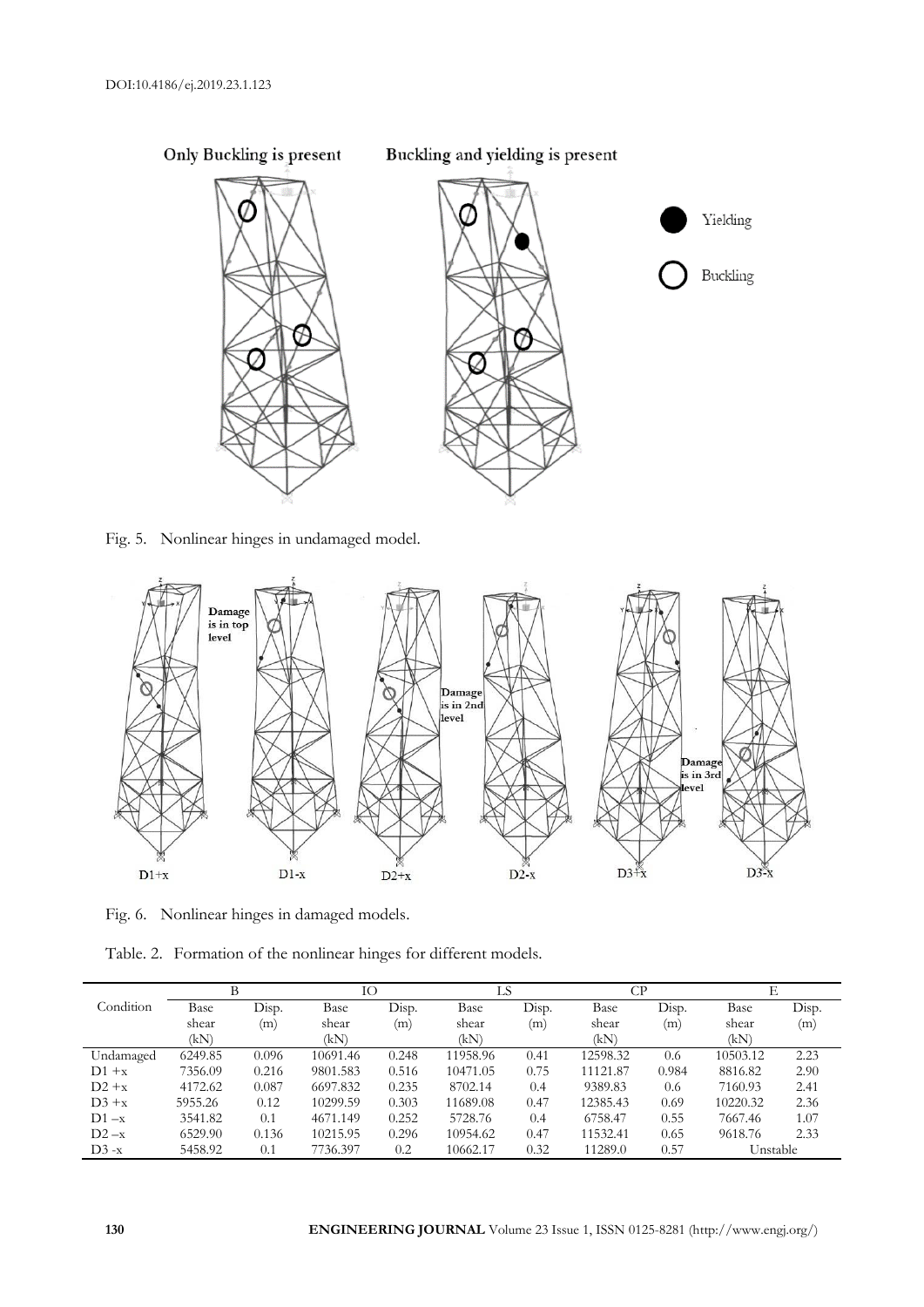|           | Safety Factor |
|-----------|---------------|
| Condition | RSR           |
| Undamaged | 3.04          |
| $D1 + x$  | 2.71          |
| $D1 - x$  | 1.81          |
| $D2 + x$  | 2.25          |
| $D2 - x$  | 2.81          |
| $D3 + x$  | 2.96          |
| $D3 - x$  | 2.71          |

Table. 3. Calculation of Reserve Strength Ratio (RSR).

Table. 4. Calculation of Damage Strength Ratio (DSR).

| Damaged Condition | DSR        |
|-------------------|------------|
| $D1 + x$          | 0.89144737 |
| $D1 - x$          | 0.59539474 |
| $D2 + x$          | 0.74013158 |
| $D2 - x$          | 0.92434211 |
| $D_3 + x$         | 0.97368421 |
| $D3 - x$          | 0.89144737 |
|                   |            |

RSR of different models can be observed in Table 3. It can be noted that the lowest value of RSR is for the D1-x case. The second lowest is for  $D2+x$ . For the other models, the values of RSR are more than 2.5. Table 4 describes the values of DSR. It can be noted that the value of DSR is lowest for D1-x. It means that the ultimate capacity reduces more than 40 percent due to removal of a single member in the top level. For D2+x, the DSR is 0.74 which is still acceptable, but for other models, the value is more than 0.85, which means that the capacity reduced due to member damage at lower stories is less than 15%. It can be concluded that the bracing members at top levels are significant enough for lateral load capacity of the jacket, and the behaviors of RSR and DSR are matched with the pushover curves and formation of first nonlinear hinges.



Fig. 7. Fragility curves of different damage models.

Figure 7 illustrates the fragility curves of all specimens. The fragility curves are fitted considering the force values which are required to initiate different states of damages. In this study, different nonlinear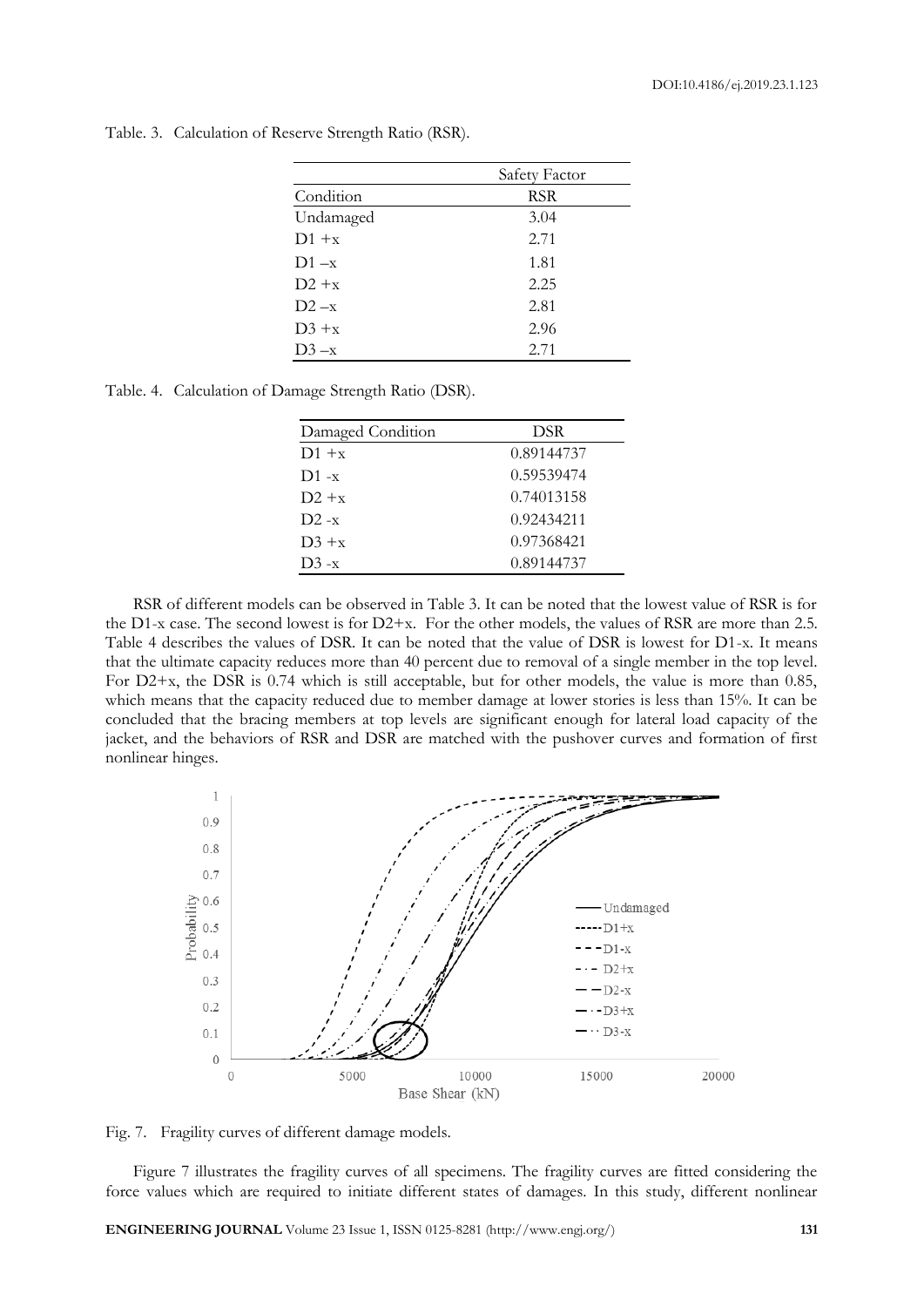states are considered as B>IO>LS>CP>E. Five different data points (illustrated in Table 2) are used to fit the curve. It can be perceived that the D1-x is the most severe condition.  $D2+x$  and D3-x are the following severe models as described before. The behavior of D1+x, D2-x and D3+x are immediate to the undamaged model. In the red marked portion, it can be noticed that the force capacity of initial damage is higher for damaged models (D1+x, D2-x and D3+x). Moreover, after certain load levels, these become much lower than the intact model. The higher initiation force is due to the shifting of hinge formation of other story levels which already have been shown in Fig. 6. The range of damage initiation and ultimate capacity can also be noted in this figure. The ranges of different states of damage are comparatively much lower in the case of D1-x, D2+x and D1+x, but the range is higher for the rest which have closer values of intact models. Some more illustrations can be observed if we consider the RSR and DSR values. It can be noted that D1-x model has the worst performance from the fragility curve and RSR and DSR values. The RSR and DSR values of the model D1-x are 1.81 and 0.59. In the case of other models, the same approach is followed by the analysis results. The overall outcomes from the fragility curves indicate that bracings at higher levels are more significant for capacity of lateral loads. The fragility curves can state what is the probability of failure and at what base shear level. The pattern of RSR is followed by the fragility curve so that the designer can easily estimate the structural performance owing to redundant effects from nonlinear pushover analysis which takes lower computational time comparing with nonlinear dynamic time history analysis.

## **4. Conclusions**

Significant outcomes are observed from pushover curves. The force-displacement curves illustrated variable behaviors for different damaged conditions. The linear and nonlinear behaviors are substantially visible in the pushover curves. The ultimate capacity of the full structure decreases while the damage gradually increases to the upper levels. Different damage conditions clarify that the position of damage governs the nonlinear behavior and ultimate capacity of structures. Damage position affects the RSR and DSR values. The importance of different members can be identified from the RSR and DSR values. It is found that bracing members at upper levels have greater importance which follows the pushover curves. The fragility curves illustrate the identical consequences as pushover curve and strength parameters (RSR and DSR). The use of fragility curves has a notable relation with the pushover curves and strength parameters. A designer can consider the RSR and DSR in advance so that the structure can be robust, even though a single bracing member is damaged. RSR and DSR values can be used as reliable sources to understand the behavior in the case of redundant condition. Inspection must be planned in advance for other types of phenomena such as corrosion.

#### **Acknowledgements**

This project has received funding from the European Union's Horizon 2020 research and innovation under the Marie Skłodowska-Curie grant agreement No. 730888. The authors would like thank Dr. Pramin Norachan for contributing knowledge on pushover analysis. The authors are also grateful to Dr. Naveed Anwar for arranging a software license for the research.

#### **References**

- [1] M. Refachinhoa, C. Rigueirob, J. P. Martinsc, and R. Matosd, "Robustness, redundancy and progressive collapse of fixed offshore structures," *ce/papers*, vol. 1, no. 4, pp. 539-553, Dec. 2017.
- [2] C. Paliou, M. Shinozuka, and Y.-N. Chen, "Reliability and redundancy of offshore structures," *Journal of Engineering Mechanics*, vol. 116, no. 2, pp. 359-378, Feb. 1990.
- [3] M. R. Awall, M. M. Hasan, and M. A. S. Hossain, "Redundancy analysis of an old steel railway bridge: A case study of Hardinge bridge," in *Proc. IABSE-JSCE Joint Conference on Advances in Bridge Engineering-III*, Dhaka, 2015, pp. 92-98.
- [4] D. Nguyen and C. Sinsabvarodom, "Nonlinear behavior of a typical oil and gas fixed-jacket offshore platform with different bracing systems subjected to seismic loading," in *Proc. the 20th National Convention on Civil Engineering*, Chonburi, 2015, pp. 1-10.